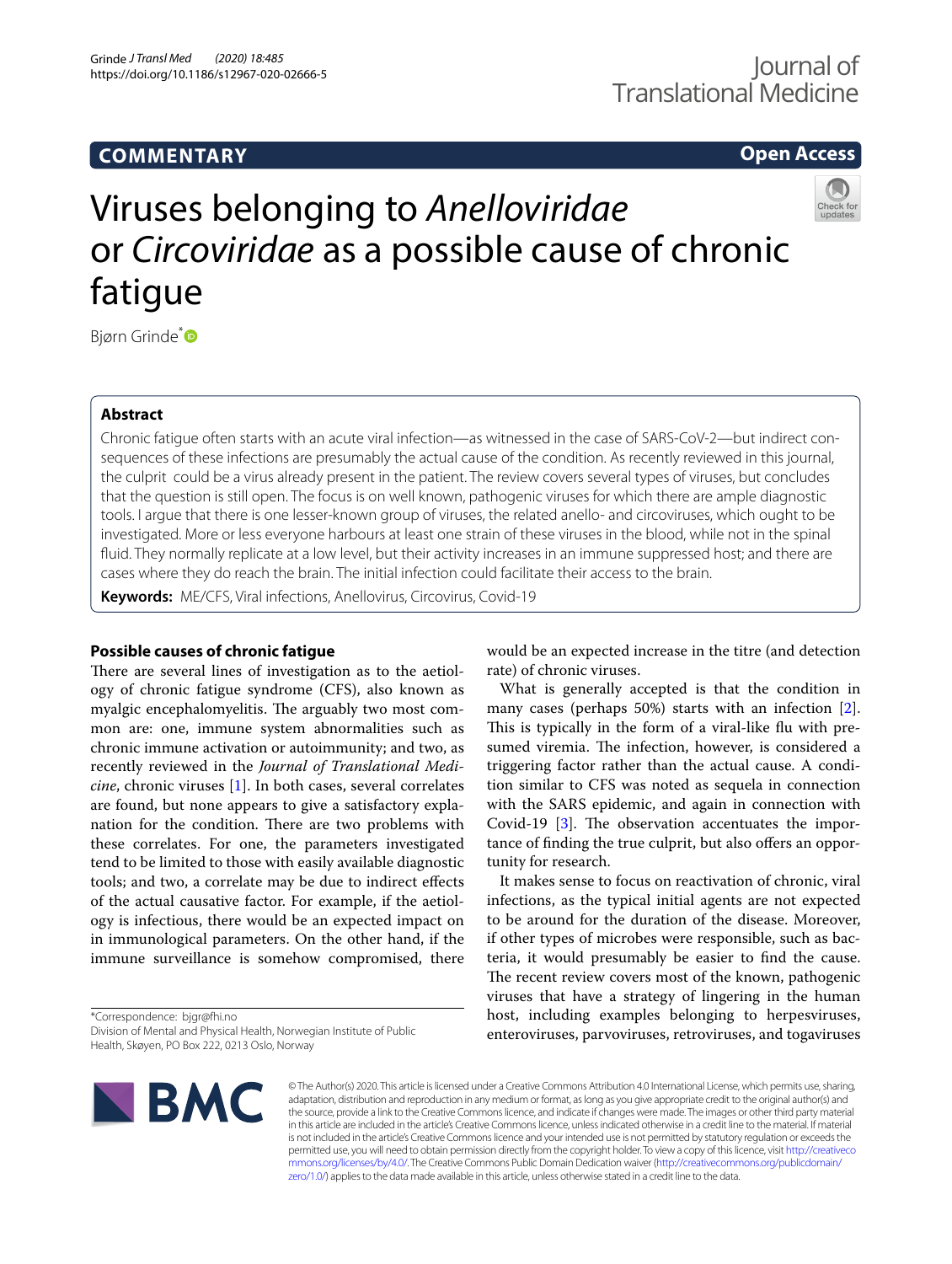[[1\]](#page-2-0). I believe an additional diverse group of viruses ought to be investigated.

#### **Anello‑ and circoviruses**

The family *Anelloviridae* is divided into 14 genera, including *Alphatorquevirus*, with the most studied, and ubiquitous, human Torque teno virus. The family *Circoviridae* comprises two genera, *Circovirus* and *Cyclovirus*. All these viruses have related, short (1.7-4.0 kb), circular, single-stranded DNA genomes. They form small, nonenveloped viral particles and are widespread in mammals and birds. Most humans apparently harbour several strains [\[4](#page-2-3)].

These viruses normally replicate at a low, but steady state. However, if the immune system is suppressed, their titres can rise to high levels in the blood [\[5](#page-2-4)]. Some strains are assumed to cause disease in animals, but until recently, they were considered completely benign in humans. Moreover, they were assumed to replicate solely outside the brain. Recent reports offer evidence for a rare presence in the brain, and a possible association with symptoms, in the case of both anelloviruses [\[6](#page-2-5)] and cycloviruses [\[7\]](#page-2-6). A neurological tropism of these viruses may be more common than expected as evidenced from studies of animals. Apparently, they can cause a condition resembling ME/CFS in pigs [[8\]](#page-2-7). Certain strains of anelloviruses have been associated with multiple sclerosis, possibly in terms of harbouring peptide motives that could contribute to autoimmunity [[9\]](#page-2-8).

# **Evidence for a role in CFS**

The observation that perhaps half the cases of CFS starts with a severe infection, suggests that this infection facilitates an event that can also take place in its absence. Viral infections can suppress the immune system, for example, by reducing the production of interferons. This could lead to an increased titre of other viruses present in the patient. Viral infections can also compromise the blood brain barrier (BBB). Combined, these efects are likely to facilitate an access to the brain of viruses already present in the blood. Both efects are, for example, expected in the case of SARS coronaviruses. In severe infections with SARS-CoV-2, the virus is indeed found in the brain, but typically close to blood vessels, suggesting that the disease has facilitated a breach in the BBB  $[10]$  $[10]$ . The BBB normally protects the brain from viral infections, but once that barrier is passed, the brain appears to be particularly prone to virus-induced damage [[1\]](#page-2-0).

CFS displays a curious mixture of sporadic cases and occasional outbreaks  $[2]$  $[2]$ . The observation is congruent with the idea that particular strains of anello- or circoviruses are responsible. These viruses are highly infective, thus novel strains can spread easily. Either severe infections, which like covid-19 are epidemic in nature, other factors such as mental stress, or simply random events could cause the strains to infect the brain.

There appears to be a heritability factor in the case of CFS in that the condition runs in families [\[1](#page-2-0)]. A genetic predisposition is expected for most diseases. However, if the disease is caused by anello- or circoviruses, there is an additional explanation: These viruses can be transmitted from mother to child, and particular strains tend to run in families  $[4]$  $[4]$  $[4]$ . The mother to child transmission could also explain why mothers of adolescents with CFS more often display related symptoms than do the fathers. Certain strains would likely be more prone to cause CFS than others.

If CFS had been a normal consequence of an infection with a rare virus, one would expect a diferent epidemiological pattern. That is, the cases should cluster along possible infectious pathways. Most cases do not. The epidemiology fts better with the notion that the event leading to the disease is an unexpected crossing of the BBB by a virus present in many people.

Viruses affecting the brain are reputedly difficult to diagnose. Even in cases of encephalitis or meningitis, where there is reasonable evidence to suggest a viral aetiology, positive fndings are obtained only in a fraction of cases. The problem may be partly due to the clinician not testing for the relevant virus, but the situation probably also refects that viruses may cause clinical symptoms in the brain even if they replicate at a low level, and thus are difficult to detect.

Many patients with post-viral chronic fatigue recover within a few months. Those diagnosed with CFS are less likely to recover, perhaps because the diagnosis requires that the condition last for 6 months or more. If the immunological response is unable to clear the virus from the brain within 6 months, the virus may become chronically present there—as it tends to be outside the brain. In patients with CFS, the symptoms do fuctuate, and in many cases, the tendency is toward lasting improvements. These observations are in line with the idea that the brain is invaded by a virus tuned to chronic replication. The fluctuation of symptoms could reflect variations in viral activity, and, in some cases, the capacity of the patient to subdue the virus.

## **Conclusions and future research**

As previously suggested, CFS might be due to a normally non-pathogenic virus gaining access to the brain [\[11](#page-2-10)]. The cause of the event may be a severe infection by a more pathogenic agent. If so, anello- and circoviruses or perhaps particular strains of these viruses—are likely candidates. These viruses are apparently well adapted to live in harmony with their hosts. The benign relationship